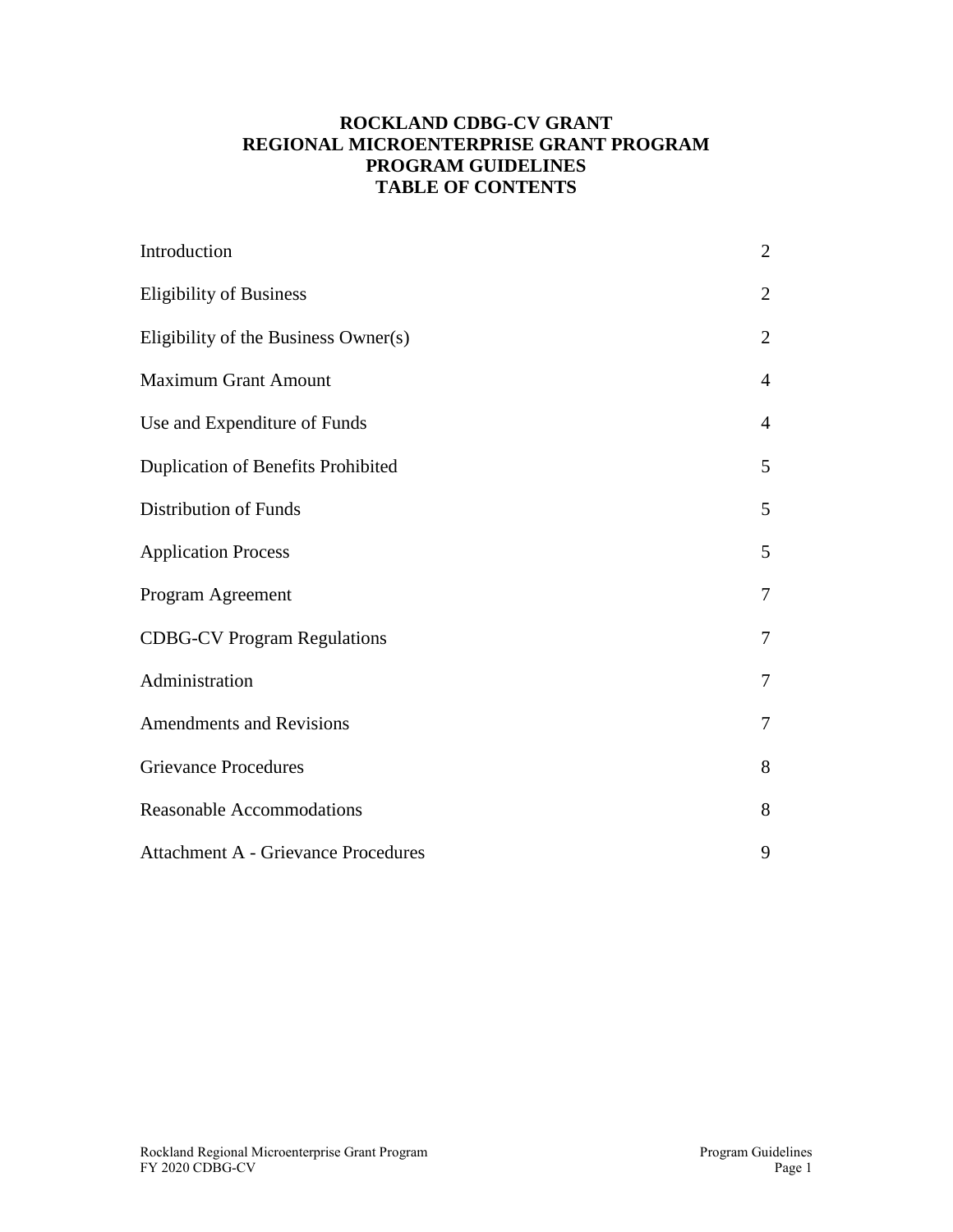### **INTRODUCTION**

The Rockland Regional Microenterprise Grant Program (The Program) provides Grants of up to \$10,000 to eligible microenterprise businesses (those with 5 or fewer employees, including the owner or owner[s]) who have been adversely affected by the Covid-19 pandemic by helping them to prevent, prepare for, or respond to Coronavirus. This regional effort includes the Towns of Rockland, Abington, Avon, Holbrook, Hull, and Wareham. Funding is provided through a grant from the Massachusetts Department of Housing and Community Development, (DHCD) using Community Development Block Grant (CDBG) funding from the United States Department of Housing and Urban Development (HUD).

### **A. ELIGIBILITY OF BUSINESS**

**Location**: Microenterprise Businesses must have a physical establishment in one of the six participating towns: Rockland, Abington, Avon, Holbrook, Hull, or Wareham. Home-based businesses may apply if otherwise eligible.

**Type of Business**: the Microenterprise must be a **for-profit** business **with five or fewer employees (including the owner or owners)** that was **established prior to January 1, 2019** and that is **currently in operation** (even if temporarily suspended due to Covid-19 limitations). The business **must provide goods or services to multiple clients**; must **have valid state and local licenses and registrations** as required; **must not be in litigation with the Commonwealth or the town** in which it operates; must be in good standing with the state and the town and **current with taxes through 3/1/2020.** The business may be a sole proprietorship, partnership, LLC, or corporation. The business must have a DUNS number to receive a microenterprise grant. Businesses who do not have a DUNS number at the time of application must apply for one and demonstrate that they have done so. The business owner(s) must be low- or moderate-income (See Paragraph B below)

**Ineligible Businesses**: The following types of businesses are *ineligible* for assistance through this program under state guidelines:

- Real estate rentals/sales businesses:
- Businesses owned by persons under age 18;
- Businesses that are chains:
- Liquor stores;
- Weapons/firearms dealers;
- Lobbyists; or
- Cannabis-related businesses

### **B. ELIGIBILITY OF BUSINESS OWNERS**

**Income Eligibility**: The program is designed to benefit small businesses owned by low- and moderate-income owner(s). The owners of the company must qualify as low- or moderate-income (LMI). Income eligibility is defined as owner(s) having a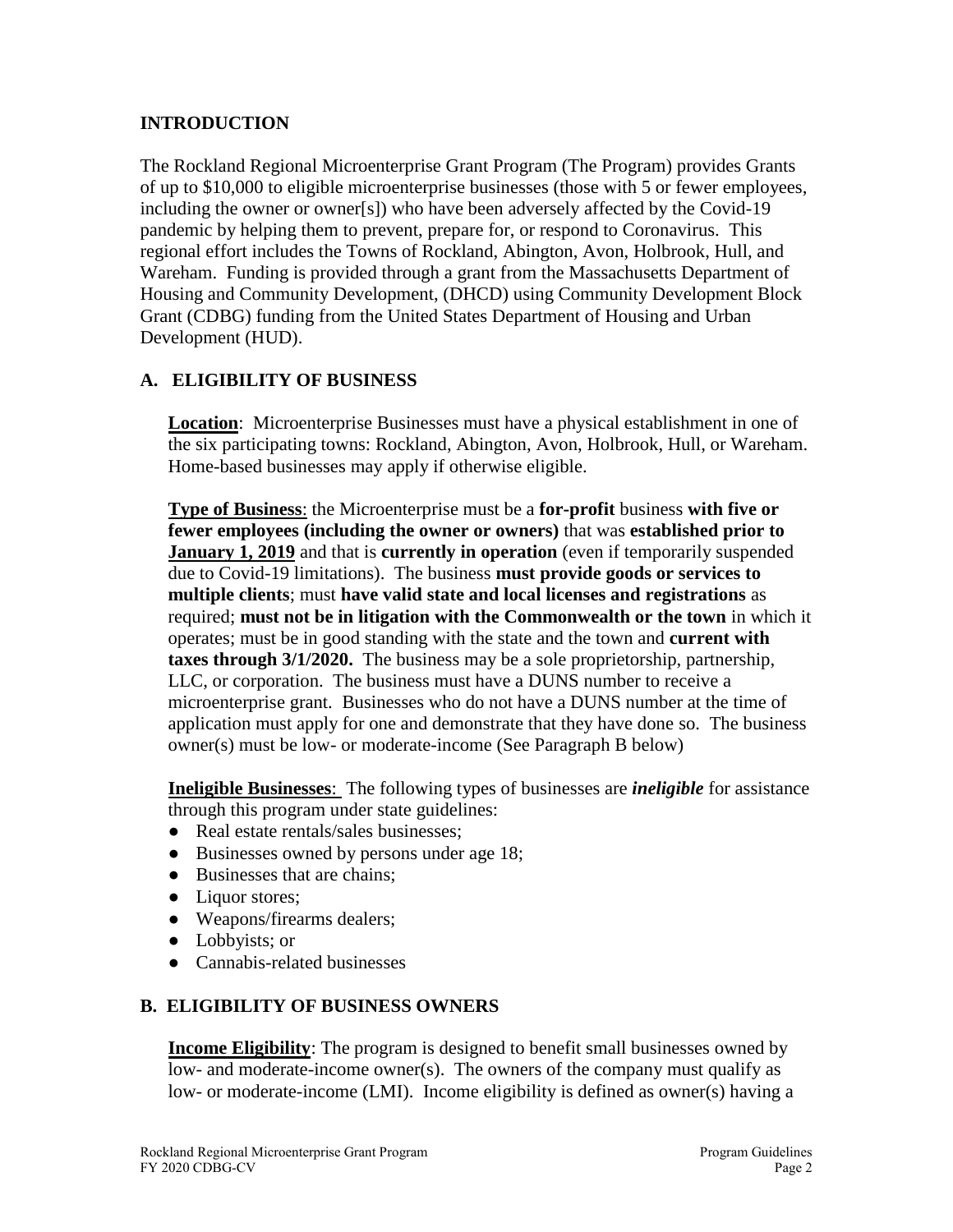family income of no more than 80% of the median income for the geographic area *in which they reside* (not the geographic area in which the business is located). Income limits are adjusted for family size and are revised annually by HUD, generally in the spring of the year. Business owners who both own a qualifying business and reside in the six participating towns of Rockland, Abington, Avon, Holbrook, Hull, and Wareham must have gross annual family incomes of no more than those shown on the chart below.

| <b>Family Size</b>          | <b>Maximum Income</b>                                                                      |
|-----------------------------|--------------------------------------------------------------------------------------------|
|                             | \$67,400                                                                                   |
| 2                           | \$77,000                                                                                   |
| 3                           | \$86,650                                                                                   |
|                             | \$96,250                                                                                   |
| 5                           | \$103,950                                                                                  |
| 6                           | \$111,650                                                                                  |
|                             | \$119,350                                                                                  |
| 8                           | \$127,050                                                                                  |
| $\sim$ $\sim$ $\sim$ $\sim$ | $\sim$ $\sim$ $\sim$ $\sim$ $\sim$ $\sim$<br>$\cdot$ $\sigma$<br>$\mathbf{1}$ $\mathbf{2}$ |

#### **For business-owners residing in Rockland, Holbrook, Hull, and Wareham:**

2020 Income Limits (Effective April 2020)

| <b>Family Size</b> | <b>Maximum Income</b> |
|--------------------|-----------------------|
|                    | \$53,350              |
| 2                  | \$60,950              |
| 3                  | \$68,550              |
|                    | \$76,150              |
| 5                  | \$82,250              |
| 6                  | \$88,350              |
|                    | \$94,450              |
|                    | \$100,550             |
|                    |                       |

#### **For business-owners residing in Abington or Avon:**

2020 Income Limits (Effective April 2020)

Business owners who reside outside of the six participating towns must be incomeeligible based upon the income limits for the geographic area in which they reside.

Gross family income will be calculated using one of the following methods:

- a) Gross income shown on federal tax returns for the most recent year filed, generally 2019. If 2019 income taxes are under an extension and not yet filed, 2018 returns may be used. The business owner will be required to show proof of the extension of 2019 tax returns to use 2018 income tax returns; or
- b) Current family income of the business owner(s) as documented by source documents (pay stubs, bank statements, benefit letters for Social Security, pensions, cashflow statements for the business, etc.). Documentation will be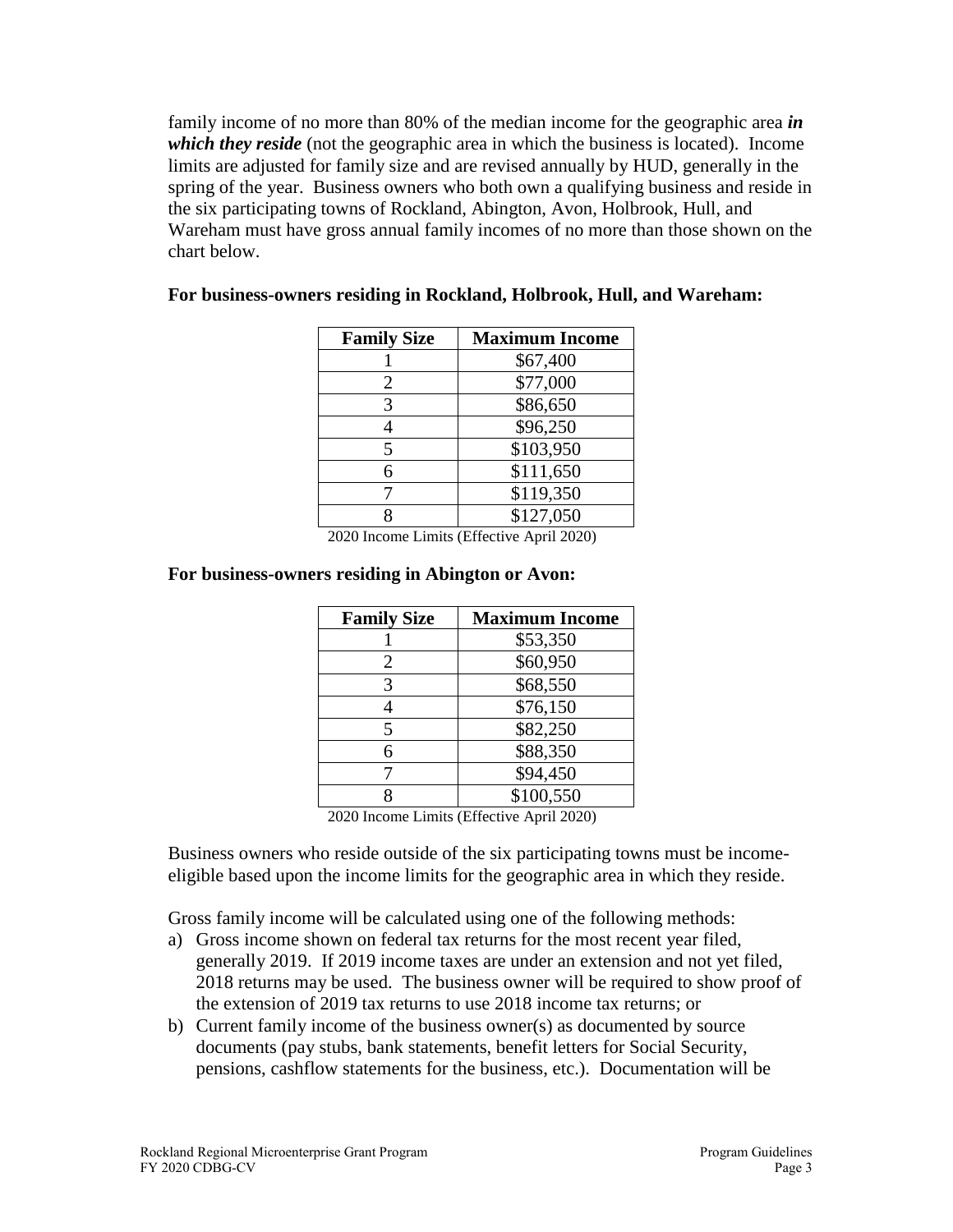collected for the most recent two-month period and will be annualized forward for a 12-month period.

**Income-eligibility for Businesses with more than one owner**: For businesses that are owned by more than one person, all owners must be income-eligible for the business to be able to receive a microenterprise grant. Each owner's income will be calculated separately based upon their family size and area of residence.

**Conflict of Interest Provisions**: Business owner(s) must declare as part of the application whether they, or any member of their immediate family, are employed by or serve in an official capacity on any board or committee (whether paid or unpaid) of a participating community.

- **Town Employees, Officials and Staff:** Town employees or officials who may have authority with respect to the administration of the CDBG-CV Grant are not eligible to receive assistance through the program.
- **Other Town Employees, Officials, or their immediate family members**: The Program will conduct a conflict of interest review using DHCD guidelines to determine whether a conflict of interest exists for any other town employee or official requesting assistance.

# **C. MAXIMUM GRANT AMOUNT**

The maximum grant available to each microenterprise business is \$10,000. Businesses are not guaranteed the maximum grant amount but must demonstrate need for the funding. Grant amounts will be based upon demonstrated need for the funds as documented by the business owner(s) application and supporting documentation.

# **D. USE AND EXPENDITURE OF FUNDS**

Microenterprise grant funds must be used to prepare for, prevent, and respond to Coronavirus and expended for the purposes for which the business requested.

**Approved Uses:** Grant funds may be used for working capital to cover business costs, such as rent, staffing, and utilities, insurance, cost of goods. Funds may also be used for purchasing personal protection equipment (PPE), for obtaining technical assistance directly related to Coronavirus (for example, to create internet-based access to goods or services in response to limitations placed on in-person business activities).

**Non-Approved Uses:** Grant funds *may not be used* for major equipment purchases, purchase of real property, construction activities, business expansion, or lobbying.

**Expenditure Dates**: Businesses may request grant funding to cover expenditures dating back to March 10, 2020 (for example, mortgage or rent payments, utilities, or other operating cost arrears). Due to the emergency nature of this program, it is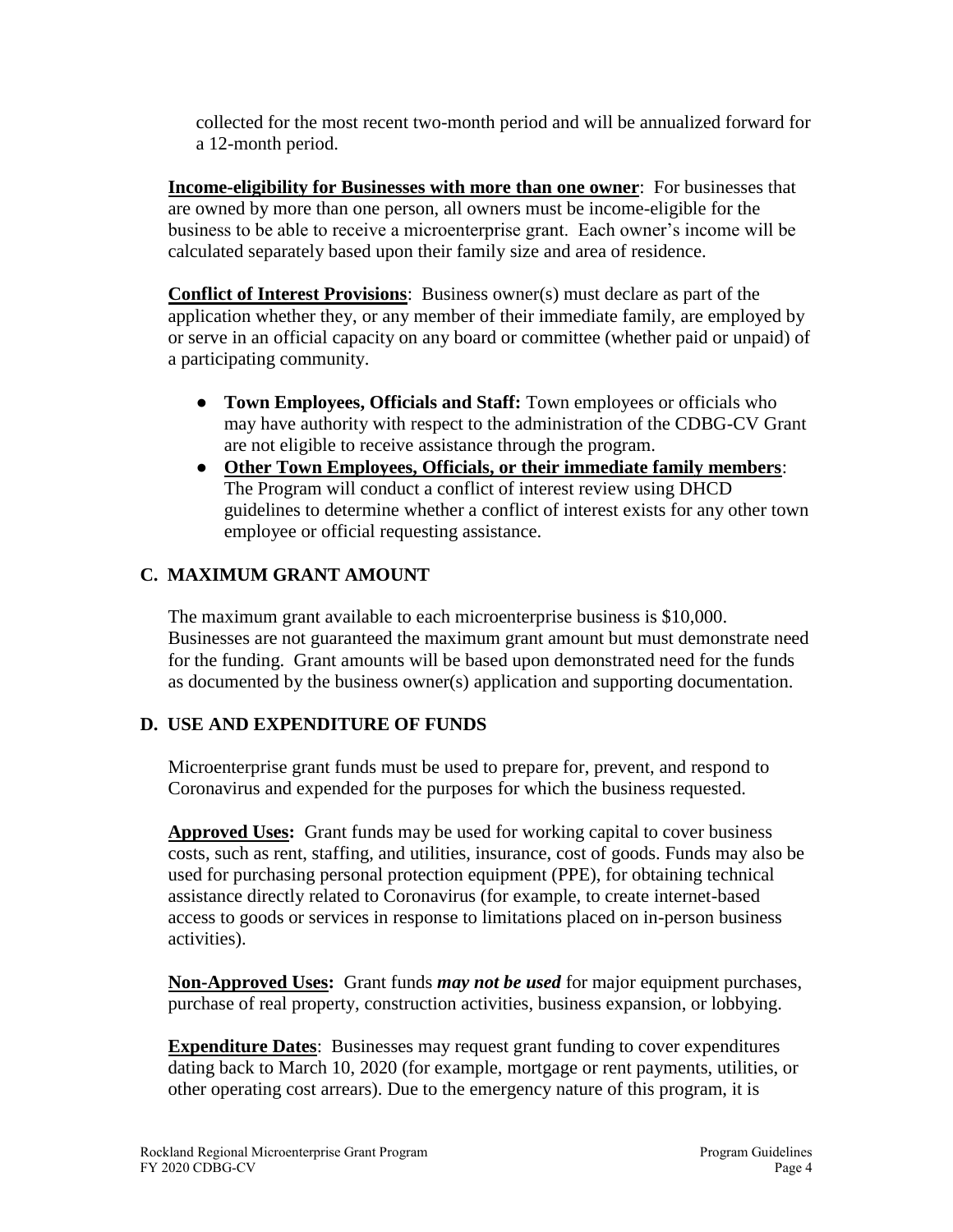expected that grant funds, once received, will be expended by the business within 45 days of receipt and the business must demonstrate through documentation submitted to the program that funds were expended for the purposes for which they were requested, and in compliance with program guidelines.

### **E. DUPLICATION OF BENEFITS PROHIBITED**

Microenterprise grants may not be duplicative of other funding received or available to the businesses to cover the losses or costs for which the microenterprise grant is provided. As part of the application and program agreement, business owners will certify that the funding received through the Program will not duplicate any funding from other federal, state, or private sources provided to or available to them for the same purpose. Having received funding from another program (such as the PPP program under the Federal CARES Act) does not prevent the business from also applying for and receiving a microenterprise grant, but the total funding received from all sources may not exceed the demonstrated need.

## **F. DISTRIBUTION OF FUNDS**

A total of \$480,000 is available to provide microenterprise grants to eligible businesses. Initially, each of the six participating towns will be allocated \$50,000 in funding. As it is expected that demand will vary among the towns for these funds, a review will be conducted of expenditure rates six months after the program commences. If there is significant disparity in expenditure rates and demand for grant funds among the towns, the remaining funding will be pooled and distributed to eligible businesses in the order of applications received, regardless of town.

## **G. APPLICATION PROCESS**

**Initial Outreach:** At the commencement of the program applications will be made available widely within the six participating towns. Outreach will be conducted and applications will be available on town websites, through outreach by economic development committees and planning offices and other methods specific to the individual towns. A webinar will be conducted for microenterprise businesses to explain the program, eligibility requirements, and application process and to answer questions from potential applicants. That webinar will be recorded and posted to be available to businesses unable to attend the webinar live.

Preliminary applications will be distributed for a period of two weeks after which a lottery (by town) will be held of applications received by the application deadline and found to meet basic eligibility criteria. The purpose of the lottery will be to create the order in which applications will be processed.

**Preliminary Application**: A preliminary application will collect basic information about the business and the business owner(s). The purpose of the preliminary application is to determine basic eligibility of the business – that it has 5 or fewer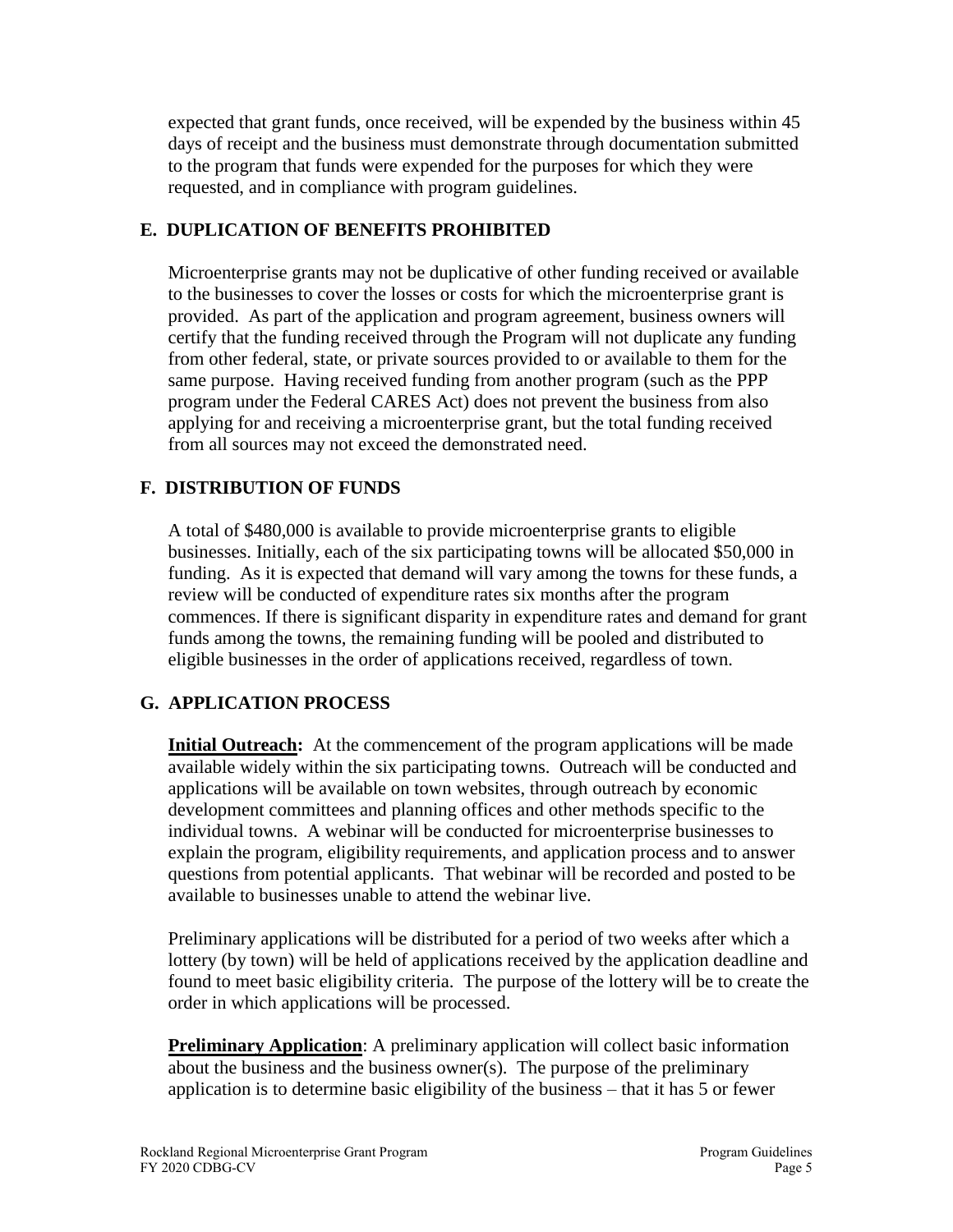employees; is not an ineligible business type; is located in a participating town; has or has applied for a DUNS number; etc. Preliminary applications will be reviewed as received and those that meet basic eligibility criteria will be given a lottery number and placed in the lottery.

**Lottery**: A lottery will be conducted approximately a week after the application deadline (three weeks after applications were made available to potential applicants). The lottery will be conducted on Zoom and will consist of six separate lottery pools – one for each town. A representative of each town will draw randomly from ballots for applicants from that town. As lottery numbers are drawn, a list will be created in the order drawn in the lottery to create an initial waiting list for each town.

**Applications received after the Application Deadline for the Lottery**: The Program will continue to accept applications after the application deadline for the lottery. Once the lottery is held, and the initial waiting lists created, applications received after the initial application deadline will be added to the waiting list for the appropriate town in the order received.

**Waiting List:** Applications will be processed from the waiting lists in order. Initially two applications from each town will be opened (12 applications total). Applications will be activated as they come up in order from the waiting lists. When activated, the business will be provided with a full application, application instructions and a checklist of required documentation.

**Full Application**: The full application will collect detailed information about the business; the business owner(s); the business owner(s) family income(s); demographic information; and detailed information regarding the business's need for grant funding, the amount requested and proposed use of funding. Documentation checklists will be provided both for documenting business owner's income and for documenting business losses or expenses for which the business is seeking grant funds. Businesses will have two weeks to complete the full application and submit it, along with all required documentation, to the program office.

**Application Review**: Program staff will review applications as submitted. Business owners will be notified of any missing information or documentation, or any additional information that may be required to evaluate the application and given an additional week to submit the missing or additional information.

Applications that remain incomplete at the end of the three-week review period will be closed administratively and program staff will move to the next application on the waiting list. Businesses whose applications are closed administratively may re-apply but will be placed at the bottom of the waiting list.

Once a completed application with all appropriate documentation is received, program staff will review the application in two parts: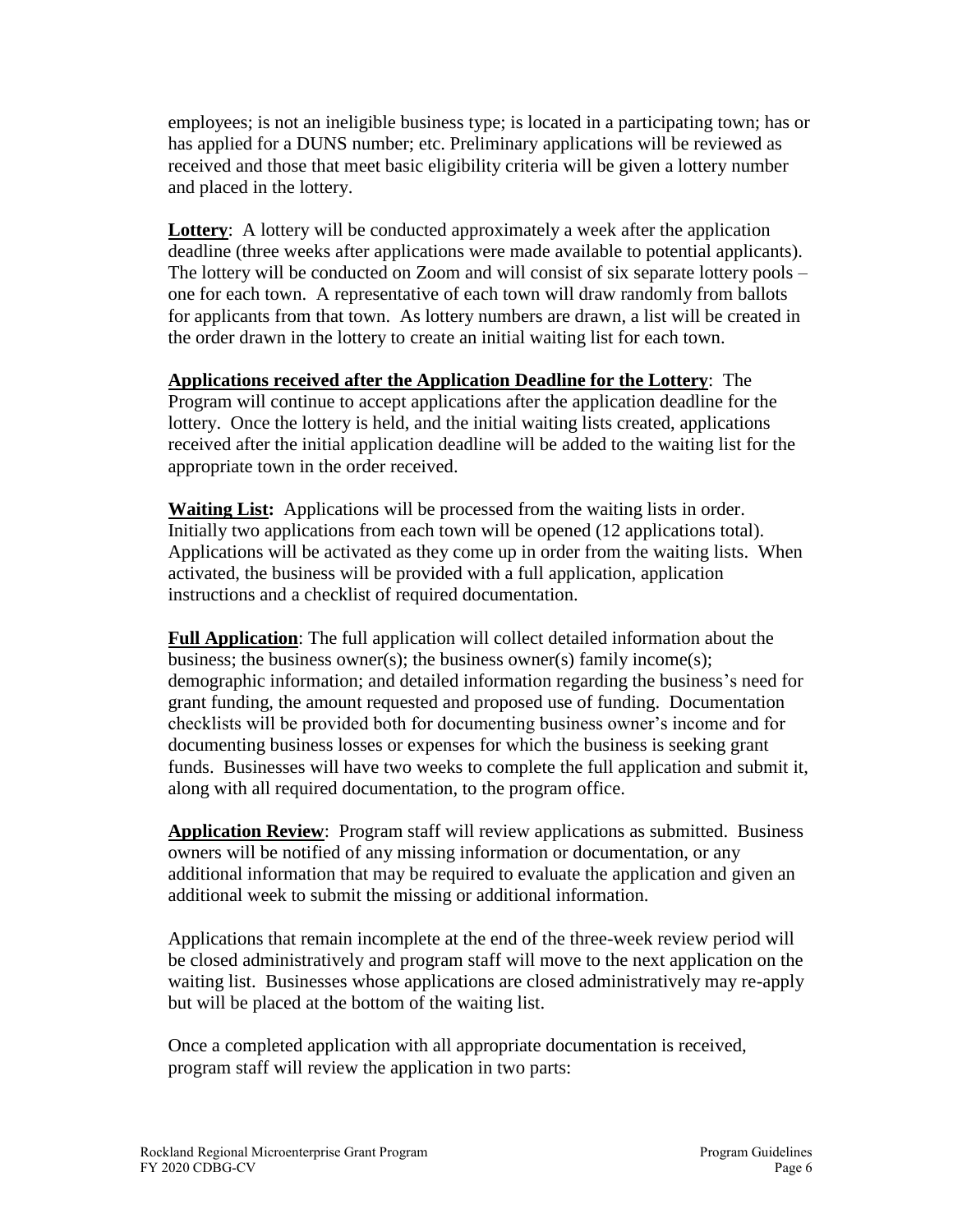- **Income-eligibility review**: Business owner(s) family income will be reviewed first, based upon submitted documentation.
- **Funding review**: If Business owner(s) are determined to be income-eligible under the program guidelines, program staff will then review submitted documentation regarding funds requested and proposed use of funds. This review will include a determination that:
	- a) grant funds will not be duplicative of other funding received or available;
	- b) documentation supports the amount of funding requested; and
	- c) the proposed use of funding is eligible under program guidelines.

Applicants will be notified of the results of the review. Ineligible applicants will be notified of the reasons they are ineligible. Eligible applicants will be notified that their applications have been approved and notified of the amount of funding available to them.

### **H. PROGRAM AGREEMENT**

Each business receiving a microenterprise grant must sign a program agreement with the Town of Rockland containing the conditions under which funding is provided. While funds are provided in the form of a grant, the program agreement will specify the eligible uses of the funds, and other conditions which must be met. If funding is used for an ineligible purpose, documentation regarding expenditures is not provided in a timely manner, or any statement or representation made by the business to obtain the funding is found to be inaccurate, grant funds must be repaid.

### **I. CDBG-CV PROGRAM REGULATIONS**

The program will comply with all regulations set forth by the Federal Department of Housing and Urban Development (HUD) and the Massachusetts Department of Housing and Community Development (DHCD) for use of Community Development Block Grant Coronavirus Funding (CDBG-CV).

### **J. ADMINISTRATION**

The program will be administered through the Rockland Community Development Office under the direction of the Board of Selectmen. Program staff will be responsible for the operation of the program on a day-to-day basis under the supervision of the Town Administrator.

#### **K. AMENDMENTS AND REVISIONS**

Program guidelines and forms may be revised from time to time as deemed necessary.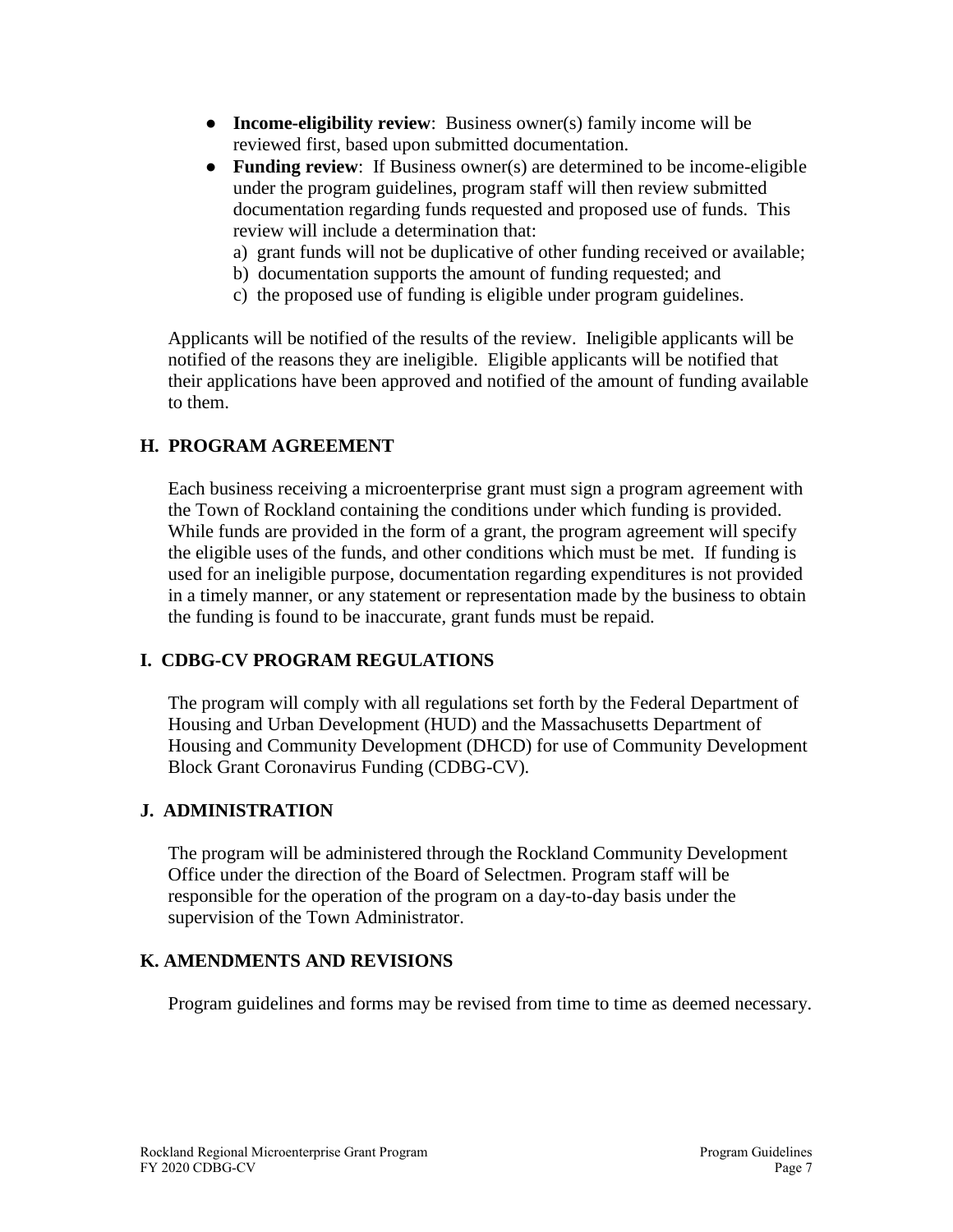### **L. GRIEVANCE PROCEDURES**

The Town of Rockland "MCDBG Program Grievance Procedures" (located in Attachment A) is on file in the Community Development Office and is available for public review. They describe the procedures in place for settling any misunderstandings or disputes that may arise during any aspect of the administration of the program. They detail a two-tiered grievance process of mediation as well as steps to be followed if cases are appealed.

### **M. REASONABLE ACCOMODATIONS**

In accordance with Title II of the "Americans with Disabilities Act of 1990" and Section 504 of the "Rehabilitation Act of 1974," the town will reasonably accommodate qualified persons with disabilities in all programs and services funded by the MCDBG Grant. All programs will be offered in accessible locations (e.g., those meeting the requirements of the "Americans with Disabilities Act Accessibility Guidelines"), or redesigned and modified to be accessible when barrier-free facilities are unavailable for program delivery. Reasonable accommodation for other types of disabilities will be made at the request of the affected person.

If the town needs to accommodate non-English speaking persons, it will take all administratively feasible steps to provide translation assistance upon request. For example, local authorities would seek qualified translators (e.g., faculty, graduate, and ESL students) from the foreign language departments of nearby colleges and universities.